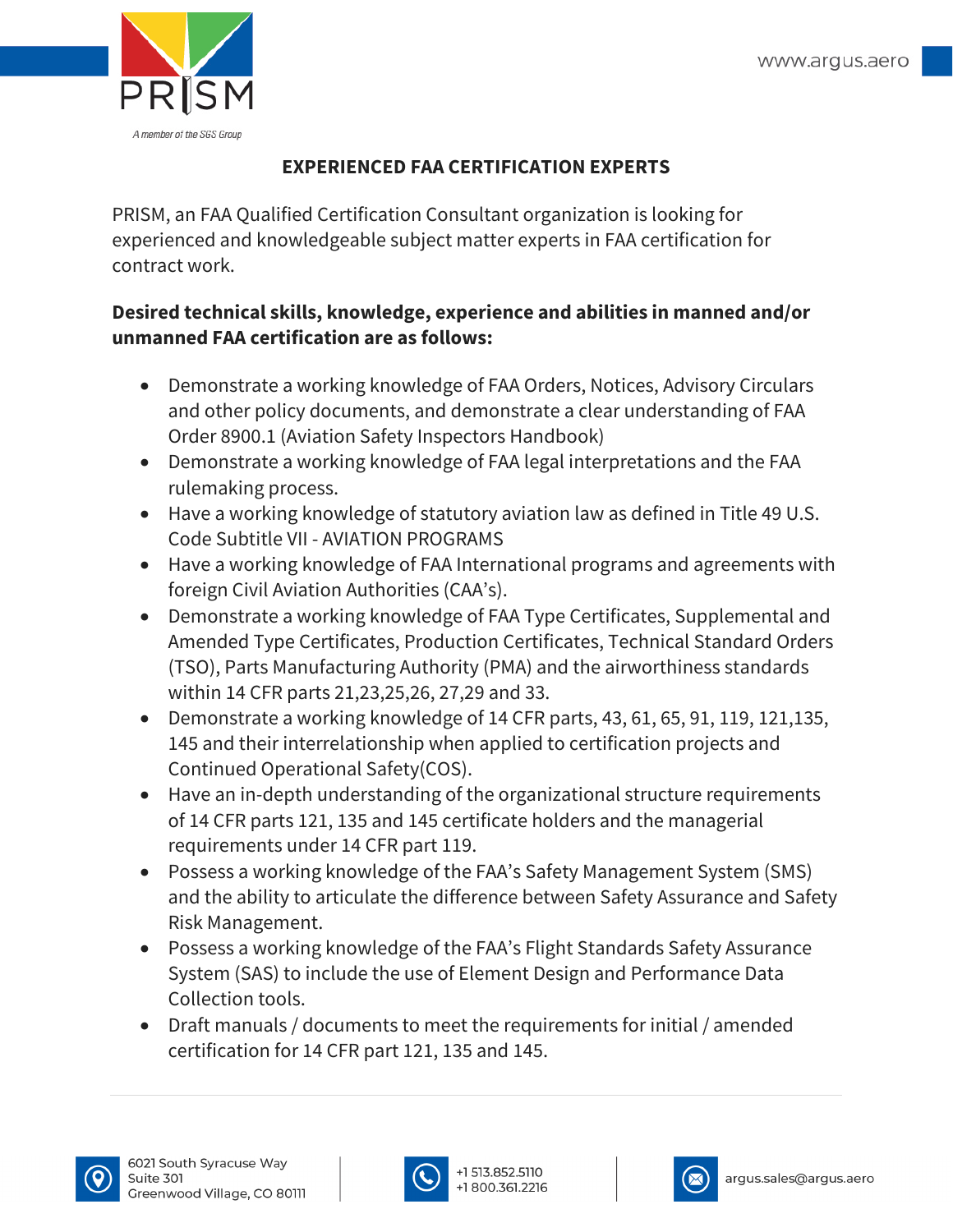

- Have a working knowledge of the Major Change to Existing Certificate process within FAA Order 8900.1
- Have a working knowledge of Aircraft Conformity standards as they relate to Type Design and Air Carrier /Operating Certificate requirements.
- Understand FAA issued Operations Specifications and their relationship to certificate holders.
- (For Airworthiness) With respect to Part 145 certification, have a working knowledge of Ratings, Capability Lists, Maintenance functions and the different types Repair Station configurations (Parent-Satellite, Work away, Additional Fixed Location, etc.)
- Possess and in-depth knowledge of roles and mission differences between FAA Flight Standards (AFS) and Aircraft Certification Division's (AIR) with special emphasis on duties, responsibilities and organizational structure.
- Managed/ Participated in an initial certification project of a 14 CFR part 121, 135, and 145 applicant that led to successful completion and the issuance of a certificate.
- Been an FAA Principal Inspector or Program Manager of a part 121, 135, or 145 certificate holder with authority to sign Operations Specifications.
- (For Airworthiness) Possess at least 10 years' experience involving the maintenance and repair of airframes, power plants, and aircraft systems with responsibility for certifying airworthiness. Maintenance experience with 12,500 pounds or less maximum certificated takeoff weight. Aircraft maintenance experience in a repair station; air carrier or airline repair facility; military repair facility; or local, state or Federal government agency. Aircraft maintenance work experience within the last 3 years. FAA Mechanic Certificate with airframe and power plant ratings or specialized experience as an Avionics Technician.
- (For Operations) Have at least 10 years of pilot experience in multi-engine aircraft of more than 12,500 pounds maximum certificated takeoff weight. No flying accidents during the last 5 years in which the applicant's pilot error was involved. Possess professional flying skill as demonstrated in a simulator check to Airline Transport Pilot Standard. Minimum 100 flight hours during the last 3 years. Airline Transport Pilot Certificate or Commercial Pilot Certificate with instrument airplane rating. Minimum 1,500 total Pilot in Command flight hours. Flight Instructor Certificate with single and multi-engine airplane and instrument airplane ratings.